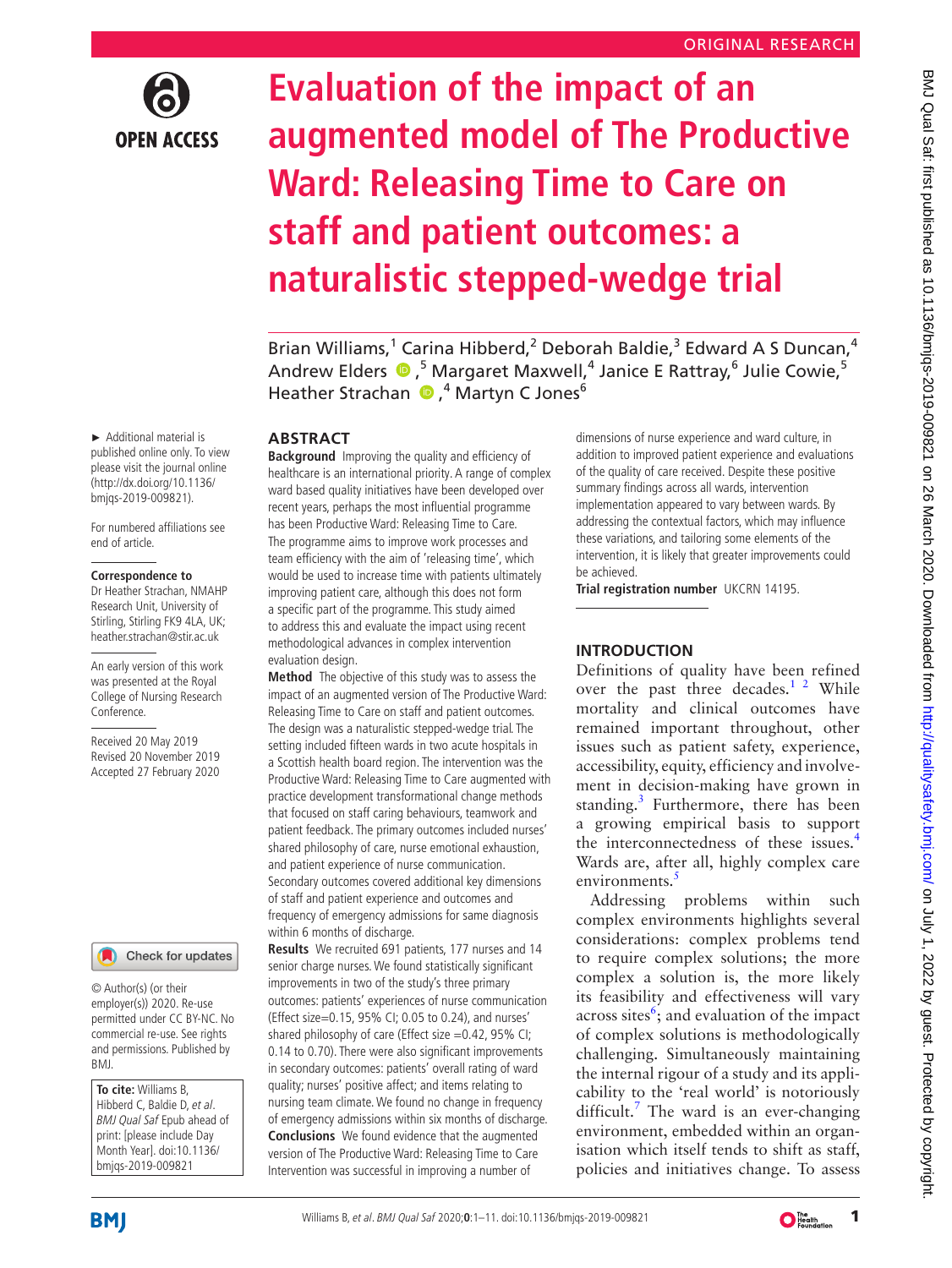the impact of a complex quality initiative against such a backdrop, and be confident that any improvement in outcomes identified can be attributed to the intervention, is difficult. Yet, such interventions are costly in terms of finance and staff time and energy, therefore requiring a strong evidence base to justify their implementation.

A range of complex ward-based quality initiatives have been developed over recent years. Perhaps the most influential programme has been 'The Productive Ward: Releasing Time to Care' (TPW:RTC).<sup>8</sup> Designed in conjunction with nurses, TPW:RTC draws on 'Lean methodology'. It focuses on streamlining ward processes, improving the ward environment and thus increasing time for face-to-face patient contact. The programme was introduced in England in 2008, and spread rapidly. By 2009, 80% of English Trusts had signed up<sup>9</sup>; it then spread to a number of other countries. $8-10$ 

A substantial number of evaluations of TPW:RTC have been published that fall into three broad categories. First, those that describe the programme along with its anticipated benefits. $8-11$  Second, those that describe its adoption, implementation and level of engagement in a particular context or locality.<sup>12-16</sup> And finally, those that describe reported outcomes from the programme. $17-22$  The majority report benefits of the programme at both staff and patient levels, while others indicate that data support an increase in patient contact time. $22-24$  However, the majority of studies lack rigour with very few robust evaluations. $^{25}$  $^{25}$  $^{25}$  Recent studies have applied a range of sophisticated methodological approaches. $26-28$  However, robust evidence based on comparator wards is lacking.

In this study we draw on recent methodological advances in complex intervention evaluation design and apply these in a large-scale experimental evaluation

of an augmented version of TPW:RTC (TPW:RTC-Plus) which included practice development change methods related to leadership, teamwork and caring behaviours. The aim of the study was to assess the impact of TPW:RTC-Plus on patients and nursing staff, specifically, three primary outcomes: experience of nurse communication, nurse shared philosophy of care and emotional exhaustion.

In line with the Medical Research Council's (MRC) guidance on the design and evaluation of complex interventions, $^{29}$  the research team developed a Theory of Change (ToC) that outlined the mechanisms and means by which TPW:RTC-Plus was anticipated to improve patient experience of care.

While the 2011 Rapid Impact Assessment of  $TPW:RTC<sup>30</sup>$  estimated an increase of 42% direct patient care time, how these data were collected at board level was ambiguous and could not be clearly attributed to the intervention. However, the assessment did predict that there would be improvements in patient experience and a range of safety measures. At the time of the study, there were national programmes being introduced in the participating Board, which focused on improving patient safety. Our ToC ([figure](#page-1-0) 1) therefore focused additionally on the augmented aspects of the intervention and improving patient experience, to contribute to the evidence base.

## **Methods**

The aim of the study was to assess the impact of TPW:RTC-Plus on staff and patient primary and secondary outcomes (tables [1 and 2\)](#page-2-0). The trial was necessarily highly pragmatic, thereby ensuring increased likelihood that it could point to real benefits for future roll-out, if they existed.



<span id="page-1-0"></span>**Figure 1** The Productive Ward: Releasing Time to Care (TPW:RTC)-Plus Theory of Change.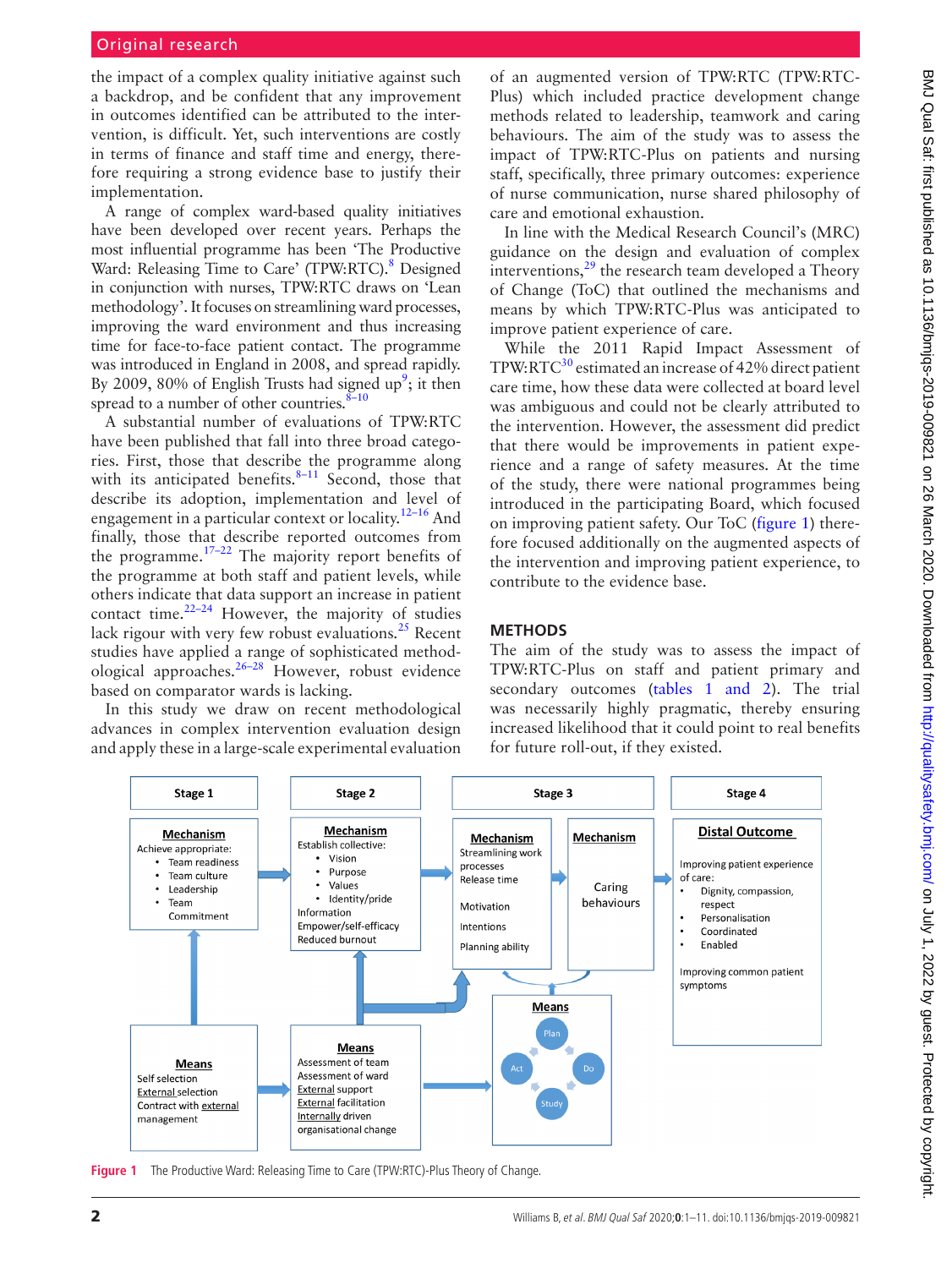<span id="page-2-0"></span>

| Table 1<br><b>Primary outcomes</b>                  |                                 |                         |                                                                      |  |  |  |  |
|-----------------------------------------------------|---------------------------------|-------------------------|----------------------------------------------------------------------|--|--|--|--|
|                                                     | <b>Before</b><br>Mean (SD)<br>n | After<br>Mean (SD)<br>n | <b>Effect size</b><br><b>Adjusted mean</b><br>difference<br>(95% CI) |  |  |  |  |
| <b>HCAHPS</b> nurse<br>communication <sup>35</sup>  | 0.70(0.41)<br>292               | 0.80(0.34)<br>368       | 0.15<br>$(0.05$ to $0.24)$                                           |  |  |  |  |
| AHCOP shared<br>philosophy of<br>care <sup>37</sup> | 3.84 (0.79)<br>184              | 3.86(0.81)<br>163       | 0.42<br>$(0.14 \text{ to } 0.70)$                                    |  |  |  |  |
| <b>MBI</b> emotional<br>exhaustion <sup>39</sup>    | 21.9(11.0)<br>183               | 21.2(13.8)<br>156       | $-2.33$<br>$(-5.92 \text{ to } 1.26)$                                |  |  |  |  |

Results in bold indicate statistically significant improvements.

AHCOP, Acute Hospital Care for Older People; HCAHPS, Hospital Consumer Assessment of Healthcare Providers and Systems; MBI, Maslach Burnout Inventory.

#### **Setting**

Recruitment took place in two acute hospitals in a single Scottish Health Board region serving mixed urban/rural catchment area. The Board was chosen as it was taking part in a national roll-out of TPW:RTC but had not begun implementation.

#### **Study design**

Initial consideration was given to a cluster randomised trial. However, after discussion with the Board it was clear that resources were not available to deliver the intervention to all wards in a fixed time period and there was organisational desire to provide TPW:RTC-Plus to all wards. These issues have been cited as legitimate reasons for the adoption of a stepped-wedge trial. $3132$  In a stepped-wedge trial, clusters are usually allocated randomly to prespecified time periods (steps).

The host Board believed that randomisation to steps could severely limit implementation success where factors such as organisational instability influenced wards locally (eg, absence of a clinical leader). Such wards were excluded or deferred until later in the study to optimise their chance of effectively engaging with the intervention. Data from the study were analysed in accordance with a stepped-wedge design. This element of non-randomisation leads to our descriptor of the study as a quasi (non-randomised) or 'naturalistic' stepped-wedge trial. For patients, single measurements were taken from individual participants, but involved different participants at each step of the study. At the patient level, the study is therefore a 'cross-sectional' quasi stepped-wedge trial.<sup>33</sup> However, we followed nursing staff throughout the study period with new staff permitted to enter the study at any phase of data collection. At the nursing staff level, the study is therefore an 'open cohort' quasi stepped-wedge trial. Recruitment and data collection occurred in six steps, each covering a 4-month period ([online supplementary](https://dx.doi.org/10.1136/bmjqs-2019-009821)  [appendix 1\)](https://dx.doi.org/10.1136/bmjqs-2019-009821). Questionnaires were collected between February 2013 and December 2014.

## **Sample**

Obstetrics, children's and mental health wards, and wards that did not have at least 16 weeks of organisational stability to allow intervention implementation were excluded. This left 15 wards for inclusion. All nursing staff members, at all grades, employed for the length of the step on participating wards were eligible for inclusion. Patients were eligible if they stayed on a participating ward for ≥24hours during any of the six recruitment periods. Patients transferred to another ward remained eligible. Inpatients <17 years and those with an anticipated ward stay of <24hours were excluded. We sought clinical opinion before approaching patients to ensure cognitive competence and readiness of patients to participate. Patients who could not understand English sufficiently to answer the questionnaires were excluded.

#### **Sample size**

The sample size calculation was based on before and after comparisons. The planned sample size of 800 patients across 15 wards for the primary patient outcome (Hospital Consumer Assessment of Healthcare Providers and Systems (HCAHPS) nurse communication) anticipated a 90% power to detect a difference of 0.025 (or 2.5%) based on an expected mean of 0.86, SD of 0.08 and intraclass correlation coefficient (ICC) of  $0.05$ .<sup>[34 35](#page-10-8)</sup> For the primary nurse outcomes, the study was designed to have 80% power to detect standardised effect sizes of 0.22 SD based on a sample size of 394 nurses and ICC of  $0.05^{36-39}$ 

#### **Recruitment**

Senior charge nurses (SCN) were informed of the research by the Board Practice Development Team and a member of the research team explained the research to ward staff and provided a copy of the research protocol. Staff members were ensured of data confidentiality and given at least three days to consider participation. There were an average of 31 nursing team members per ward and 15 wards available for the TPW:RTC-Plus interventions. The study aimed to recruit 60% of eligible staff for each ward.

All eligible patients were given an information leaflet about the study by ward staff. Following a minimum of 24 hours for patients to consider, and in agreement with nursing staff, the research assistant (RA) approached the patient, provided further information regarding the study and sought their consent to participate. After phase 1 (with ethical approval), an additional step was introduced following the initial leaflet. Patients were able to complete a 'permission to contact' form and were contacted after discharge to discuss potential participation. Patients were reassured about the confidentiality of the data they provided.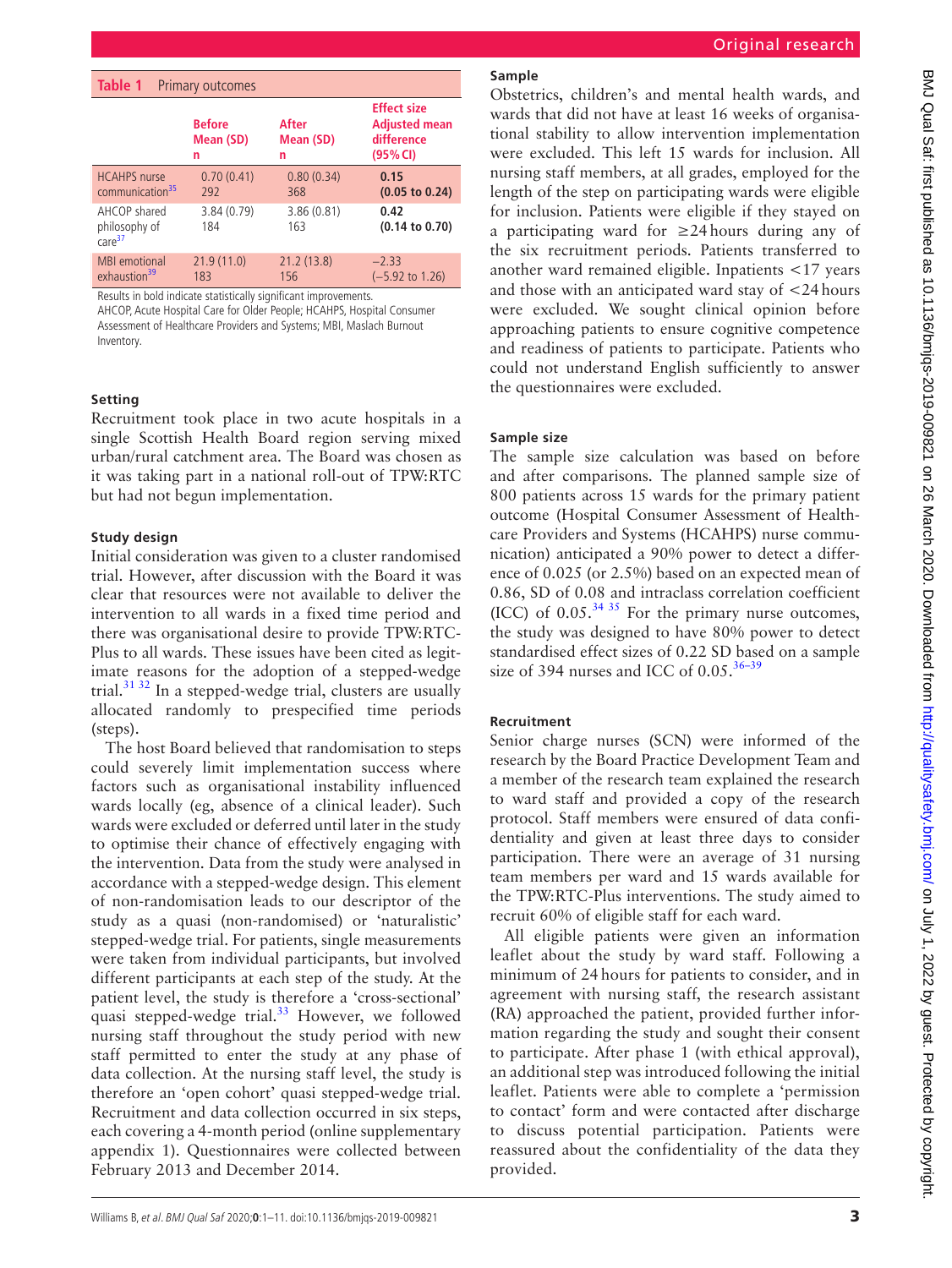#### <span id="page-3-0"></span>**Table 2** Secondary patient outcomes

|                                                           |                   | <b>Before</b>    | <b>After</b>     | <b>Effect estimate</b><br>(95% CI)* |
|-----------------------------------------------------------|-------------------|------------------|------------------|-------------------------------------|
| Time point 1: discharge or ward transfer                  |                   |                  |                  |                                     |
| HCAHPS <sup>35</sup>                                      |                   |                  |                  |                                     |
| Nursing servicest                                         | n, mean (SD)      | 95, 0.63 (0.42)  | 122, 0.66 (0.37) | $0.07$ (-0.08 to 0.23)              |
| Doctor communication                                      | n, mean (SD)      | 302, 0.77 (0.38) | 367, 0.77 (0.38) | $0.09$ (0.00 to 0.19)               |
| Physical environment                                      | n, mean (SD)      | 276, 0.49 (0.31) | 347, 0.49 (0.31) | $0.06$ (-0.03 to 0.16)              |
| Pain control*+                                            | n, mean (SD)      | 232, 0.69 (0.40) | 244, 0.69 (0.40) | $0.13$ (0.00 to 0.26)               |
| Communication about medicinest                            | n, mean (SD)      | 191, 0.54 (0.40) | 215, 0.54 (0.40) | $0.07$ (-0.06 to 0.21)              |
| Discharge information                                     | n, mean (SD)      | 233, 0.65 (0.48) | 249, 0.65 (0.48) | $0.09$ (-0.06 to 0.24)              |
| Fatique and nauseat                                       | n, mean (SD)      | 91, 0.79 (0.35)  | 88, 0.79 (0.35)  | $-0.12$ ( $-0.31$ to 0.06)          |
| Overall health                                            | n, mean (SD)      | 280, 0.45 (0.26) | 345, 0.45 (0.26) | $-0.02$ ( $-0.09$ to 0.05)          |
| PANAS <sup>48</sup>                                       |                   |                  |                  |                                     |
| Positive Affect Scale                                     | n, mean (SD)      | 244, 26.7 (8.2)  | 263, 26.7 (8.2)  | $-0.18$ ( $-2.86$ to 2.51)          |
| Negative Affect Scale                                     | n, mean (SD)      | 251, 16.9 (6.6)  | 279, 16.9 (6.6)  | $-2.01$ ( $-3.84$ to $-0.18$ )      |
| HADS <sup>43</sup>                                        |                   |                  |                  |                                     |
| Anxiety                                                   | n, mean (SD)      | 258, 5.8 (4.2)   | 314, 5.8 (4.2)   | $-0.63$ ( $-1.77$ to 0.51)          |
| Depression                                                | n, mean (SD)      | 259, 5.0 (3.9)   | 321, 5.0 (3.9)   | $-0.49$ ( $-1.54$ to 0.55)          |
| EORTC <sup>42</sup>                                       |                   |                  |                  |                                     |
| Pain                                                      | n, mean (SD)      | 281, 46.6 (33.1) | 323, 46.6 (33.1) | $-7.6$ ( $-17.5$ to 2.3)            |
| Fatigue                                                   | n, mean (SD)      | 282, 59.2 (26.4) | 324, 59.2 (26.4) | $-5.6$ ( $-13.4$ to 2.2)            |
| Nausea/vomiting                                           | n, mean (SD)      | 279, 15.9 (24.1) | 321, 15.9 (24.1) | $-1.4$ (-6.0 to 8.7)                |
| Ward rating                                               |                   |                  |                  |                                     |
| Confidence in future treatment                            | n, mean (SD)      | 292, 8.49 (1.9)  | 357, 8.9 (1.6)   | $0.32$ (-0.12 to 0.80)              |
| Overall ward rating                                       | n, mean (SD)      | 293, 8.5(1.6)    | 359, 8.9 (1.5)   | 0.46 (0.01 to 0.92)                 |
| HCAHPS recommendation to family/friends <sup>35</sup>     |                   |                  |                  |                                     |
| Definitely yes                                            | $n/N$ (%)         | 181/294 (61.6)   | 255/360 (70.8)   | 0.71 (0.40 to 1.26)                 |
| Probably yes                                              | $n/N$ (%)         | 91/294 (31.0)    | 87/360 (24.2)    |                                     |
| Probably no                                               | $n/N$ (%)         | 16/294(5.4)      | 10/360(2.8)      |                                     |
| Defiantly no                                              | $n/N$ (%)         | 6/294(2.0)       | 8/360(2.2)       |                                     |
| Time point 2: 4-6 weeks after discharge/ward transfer     |                   |                  |                  |                                     |
| HCAHPS <sup>35</sup>                                      |                   |                  |                  |                                     |
| Overall health                                            | n, mean (SD)      | 130, 0.43 (0.28) | 149, 0.40 (0.24) | $-0.05$ ( $-0.14$ to 0.05)          |
| EORTC <sup>42</sup>                                       |                   |                  |                  |                                     |
| Pain                                                      | $n$ , mean $(SD)$ | 128, 34.9 (30.0) | 150, 37.1 (34.9) | $-0.5$ ( $-12.6$ to 11.7)           |
| Fatigue                                                   | n, mean (SD)      | 129, 45.6 (29.5) | 147, 50.3 (29.7) | $5.9(-5.4 \text{ to } 17.3)$        |
| Nausea/vomiting                                           | n, mean (SD)      | 127, 8.3(16.5)   | 149, 9.7 (20.0)  | $-0.7$ ( $-8.7$ to 7.2)             |
| HCAHPS recommendation to family/<br>friends <sup>35</sup> |                   |                  |                  |                                     |
| Definitely yes                                            | $n/N$ (%)         | 76/131 (58.0)    | 96/150 (64.0)    | 0.79 (0.31 to 2.09)                 |
| Probably yes                                              | $n/N$ (%)         | 40/131 (30.5)    | 46/150 (30.5)    |                                     |
| Probably no                                               | $n/N$ (%)         | 12/131(9.2)      | 6/150(9.2)       |                                     |
| Definitely no                                             | $n/N$ (%)         | 3/131(2.3)       | 2/150(2.3)       |                                     |
| Patient Enablement Instrument score <sup>44</sup>         | n, mean (SD)      | 99, 4.05 (3.86)  | 107, 4.31 (3.75) | $0.03$ (-1.63 to 1.68)              |
| Ward rating                                               |                   |                  |                  |                                     |
| Overall ward rating                                       | n, mean (SD)      | 132, 8.1 (1.6)   | 153, 8.6 (1.5)   | 0.68 (0.49 to 1.31)                 |
| Confidence in future treatment                            | n, mean (SD)      | 131, 8.4(1.9)    | 151, 8.9(1.7)    | $0.72$ (-0.02 to 1.47)              |

Results in bold indicate statistically significant improvements.

\*Effect estimate is the adjusted mean difference, except for recommendation to family/friends where it is an odds ratio.

†There were screening questions for nursing services, pain control, communication about medicines and fatigue/nausea, so these scrores were only calculated for applicable patients EORTC, European Organization for the Research and Treatment of Cancer; HADS, Hospital Anxiety and Depression Scale; HCAHPS, Hospital Consumer Assessment of Healthcare Providers and Systems; PANAS, Positive and Negative Affect Schedule.

### **Control**

Prior to receiving the interventions (control steps), wards were operating under 'normal care' conditions and no other initiatives were introduced or delivered during the study period.

# **Intervention**

 $TPW:$ RTC $<sup>8</sup>$  $<sup>8</sup>$  $<sup>8</sup>$  shares some principles with Transforming</sup> Care at the Bedside in the USA. $40$  It uses methodologies from the business world, including Lean produc- $\text{tion},^{41}$  to improve work process and team efficiency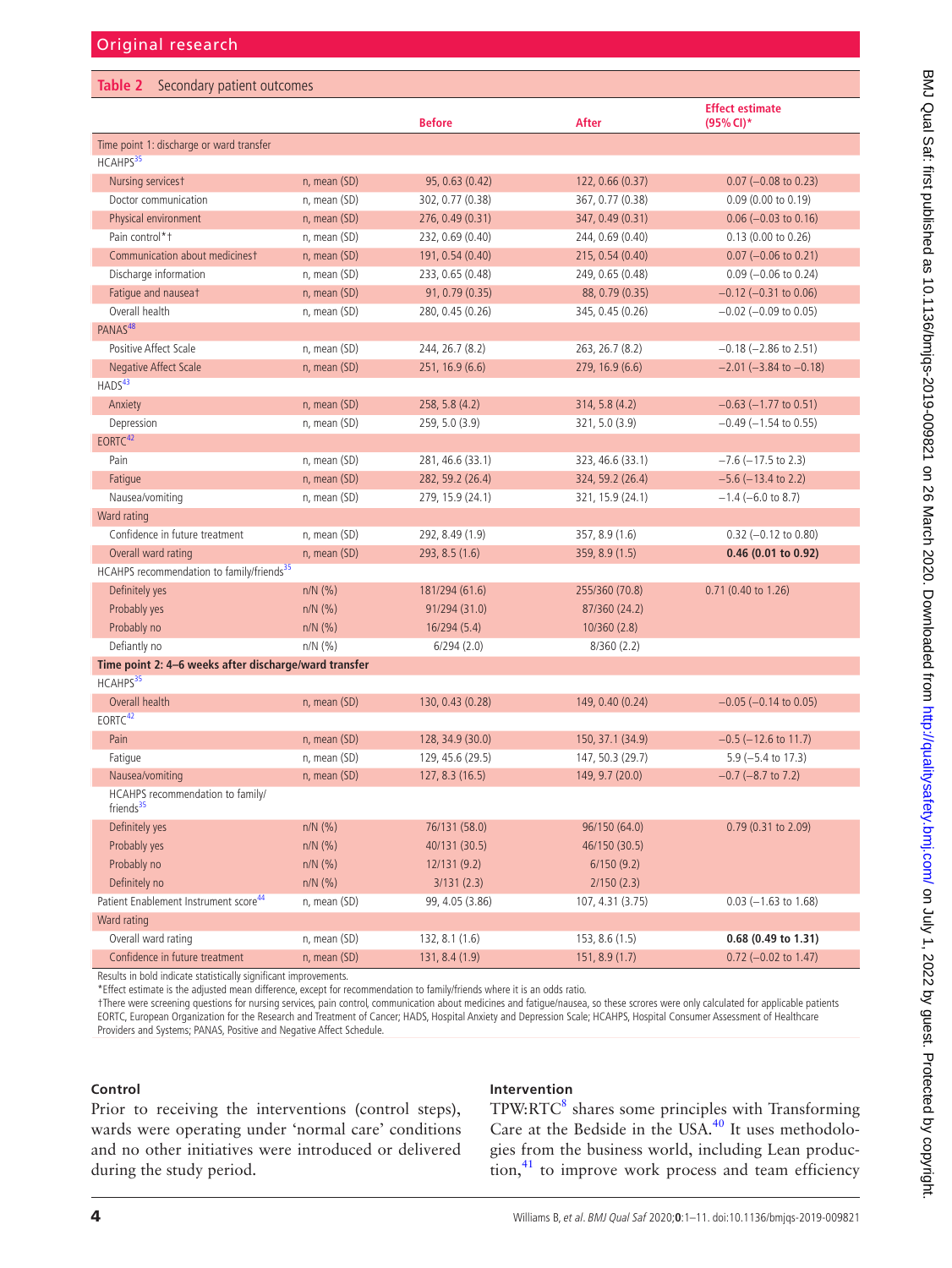with the aim of 'releasing time' which would be used to increase caring time spent directly with patients. The team worked through a series of modules facilitated by a member of the Practice Development Team.

While TPW:RTC had the ultimate aim of improving patient care, this aspect is not addressed. There is instead an assumption that nurses will use time gained to increase direct care time. To address this, the Practice Development Team developed the 'Plus' aspect to empower the team to systematically evaluate care standards and experiences and use that in collaborative ways to improve care and care cultures by incorporating into the intervention three measures of quality (staff caring behaviours, patient experience and teamwork). The results from these measures were shared with nursing teams in facilitated sessions as a focus for their improvement efforts. A full description of TPW:RTC-Plus is provided in [online supplementary](https://dx.doi.org/10.1136/bmjqs-2019-009821)  [appendix 2](https://dx.doi.org/10.1136/bmjqs-2019-009821).

We therefore hypothesised that TPW:RTC-Plus, with its focus on Lean and a team approach to designing changes based on patient-reported care experiences and peer observations, would result in an increased awareness of the gap between desired care standards and actual care delivered. Crucial to this approach was the facilitated support that was provided to the team to encourage a shared and mutual philosophy of care, improve better team working practices and spend more time with patients.

#### **Blinding**

The nature of the intervention meant that ward staff could not be blinded to what they were receiving. However, given that allocation to the intervention was not at the patient level and that receipt of the intervention was based on time step, it was possible to blind patients.

## **Outcome measures**

Potential outcome measures were mapped against our ToC model [\(figure](#page-1-0) 1). In keeping with the MRC guidance on complex interventions, $2^9$  several primary outcomes were selected, these covered patient and nurse-level outcomes. The three primary outcome measures chosen had documented validity and reliability. First, the HCAHPS inventory: nurse communication subscale, $35$  completed by patients. Second, the Acute Hospital Care for Older People (AHCOP) toolkit; a measure of 'shared philosophy of care', completed by nursing staff. $37$  Third, the Maslach Burnout Inventory (MBI) Emotional Exhaustion (EE) component scale for nursing staff. $39$  The full range of secondary outcome measures is found in [online](https://dx.doi.org/10.1136/bmjqs-2019-009821)  [supplementary appendix 3.](https://dx.doi.org/10.1136/bmjqs-2019-009821)

The distal patient primary outcome, nurse communication, derived from HCAHPS, was developed in the USA as a patient-reported questionnaire to benchmark patient experience of hospital care quality. It was important that the measure of care reflected behaviours experienced at ward level, therefore the measure was adapted. The nurse communication subscale consisted of four summed questions relating to: courtesy and respect; nurses listening carefully; nurses explaining things in a way which the patient could understand; and responses to call buttons. Possible responses were: Never, Sometimes, Usually or Always, scored 0–3 respectively. Other subscales were used as secondary outcomes (your care from your nurses; your care from your doctors; the ward environment; your experiences in this ward; overall rating of the ward; general health; care for pain; care for fatigue and nausea symptoms (adapted)) ([online supplementary appendix 3](https://dx.doi.org/10.1136/bmjqs-2019-009821)).

Beyond the ToC, the study also examined whether the intervention might reduce symptoms. Secondary outcomes included patients' experience of pain, fatigue and nausea symptoms using the European Organization for the Research and Treatment of Cancer Quality of Life Questionnaire (EORTC QLQ-C30) measures[.42](#page-10-12) They were also asked about anxiety and depression using the Hospital and Anxiety Depression Scale.<sup>[43](#page-10-11)</sup> The research team was also interested whether the intervention had the potential to improve postdischarge self-care measured by the Patient Enablement Instrument<sup>[44](#page-10-13)</sup> and follow-up symptom questions. The potential of the intervention to impact on clinical outcomes was assessed via an examination of hospital records to identify frequency of emergency admissions for same diagnosis with 6 months of discharge.

A staff primary outcome, shared philosophy of care, was derived from the AHCOP, a collection of patient relative/carer, SCN and nursing team questionnaires. The nursing team scale consists of a number of subscales. The subscale 'shared philosophy of care' was seen as a potential proxy measure for the stage 2 mechanisms of collective vision, purpose, value and identity in our ToC model. The subscale consists of five summed questions relating to: sharing an explicit philosophy of care; valuing psychological aspects of care; communicating the philosophy of care to new staff; involving patients and carers; and valuing relational rather than procedural work. Possible responses, on a 5-point Likert scale, ranged from strongly disagree to strongly agree, scored 1–5 respectively. Other subscales were used as secondary outcomes: having resources; supporting each other; feeling safe; improving practice; having a say; developing our skills; too much to do; multidisciplinary team working; leading by example; and support from the top [\(online supplementary appendix 3\)](https://dx.doi.org/10.1136/bmjqs-2019-009821).

The third primary outcome was based on the premise that increased empowerment and efficiency could help reduce the stress experienced by nursing staff. To measure this, the MBI (EE subscale) (Human Services Survey Form) was used  $(22 \text{ summed questions})$ .<sup>39</sup> This was rated on a 7-point frequency scale from never to every day.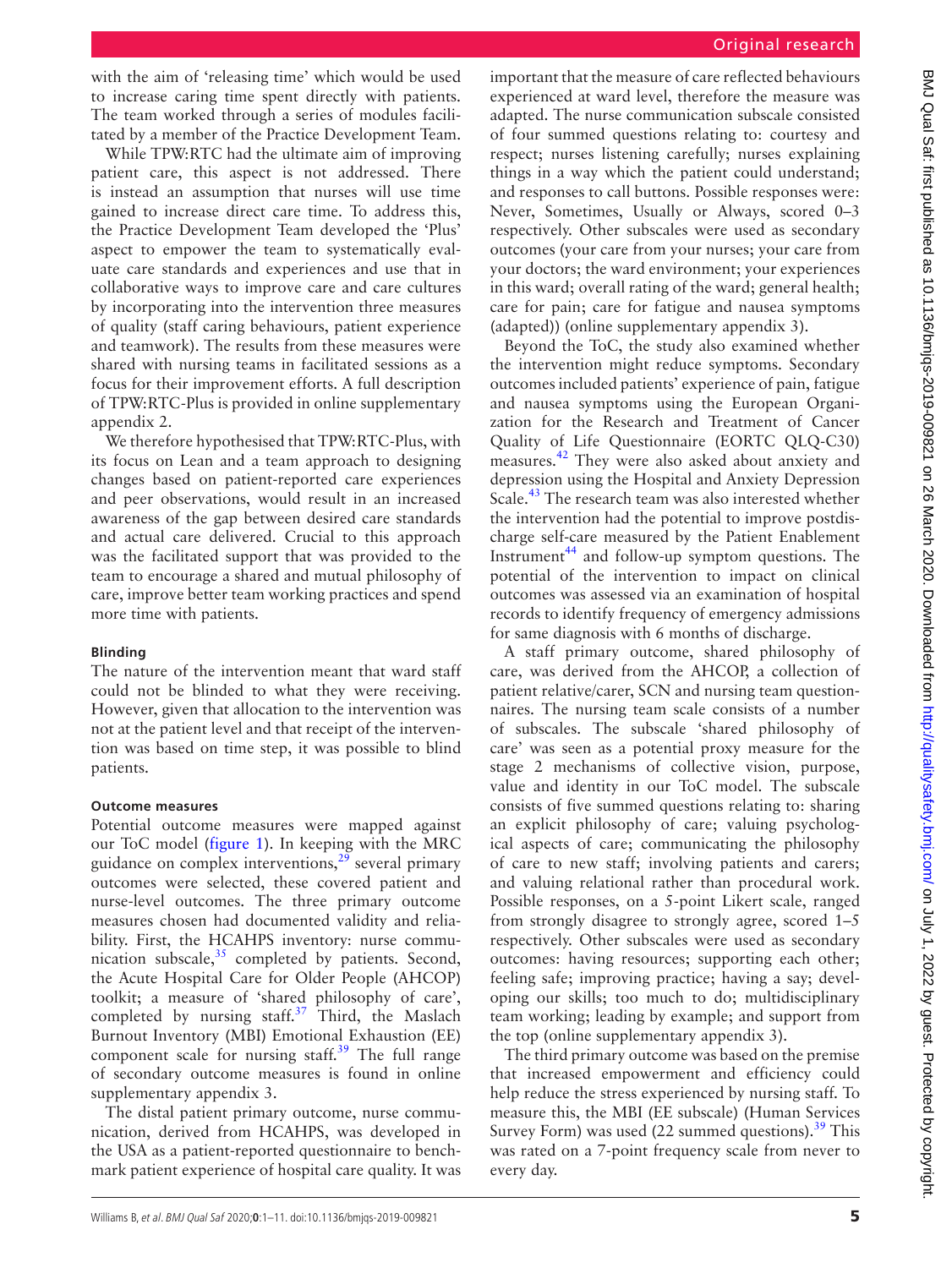Other secondary outcomes included questions at the SCN level. These included two subscales from the AHCOP: meeting patients' needs; looking to improve. Scoring was similar to the nurse questions. Nurses and SCNs were also asked an adapted version of Swanson's Caring Professional Scale.<sup>[45](#page-10-16)</sup> This includes two subscales of attributes of caring behaviours: compassionate healer, competent practitioner. They were also asked an adapted global care question, as a correlate of the net promoter question asked of patients, $35$  'If a relative or friend were to become a patient in this ward, how confident would you be that they would get the care they needed and deserved?' (scored 0–100).

#### **Data collection**

Questionnaire data were collected during six prespecified fortnightly periods, beginning with one at baseline (pre-intervention), when all wards were in the control arm of the study, then during four subsequent fortnights for each phase of the quasi stepped wedge and during a final fortnight in the follow-up post-intervention phase. We employed three RAs to ensure ward staff were not involved in the recruitment of patients or collecting data from patients. Questionnaires were precoded with a unique participant ID (hospital ward/identifier/check code).

Patients were asked to complete a paper Ward questionnaire at/after discharge/transfer (or at the end of the data collection phase, whichever came first). Patients discharged directly home were asked to complete a follow-up, Home questionnaire 4–6weeks later. At both stages, RAs offered to provide assistance to patients to mitigate potential literacy or burden issues. The Home questionnaire could be completed by post, telephone or online.

Consenting SCNs completed a questionnaire for each participating ward. This was repeated at each time phase (six) of the study. All consenting nursing team staff members were asked to complete a questionnaire at each time phase (six). Contributors were entered into a prize draw with one winner per phase of collection winning a £50 voucher, and a £5 voucher for each member of their team who returned a questionnaire.

#### **Data management**

Data were digitised (optical character recognition), pseudonymised and stored by the Health Informatics Centre (HIC) at University of Dundee. The Community Health Index number was used to pseudonymise study data sets, with patient consent, to link hospital records. Identifiable data were retained on National Health Service (NHS) networks by HIC. Data released by HIC to the research team for analysis were anonymised and held securely on Glasgow Caledonian University computers.

### **Analysis**

Analysis was conducted on an 'intention to treat' basis, operationalised within a stepped-wedge design as analysed according to the allocated cross-over time, irrespective of whether that was achieved.<sup>[31 33](#page-10-6)</sup> Analysis of the primary outcomes estimated the effect of the interventions from the mean differences (and 95% CIs) before and after the intervention using a generalised linear multilevel mixed model, by regressing the outcome variable on an indicator variable (ie, before or after intervention received) adjusting for baseline covariates and clustering at ward and hospital levels. Models were adjusted for age, gender, deprivation, religion, ethnicity, education, employment and household status (for patient outcomes), and age, gender, years of experience, contracted weekly hours and grade (for all nurse outcomes) with the addition of qualification for SCN outcomes. Recruitment phases were fitted as fixed effects. Significance was set at the 5% level. All secondary outcomes were analysed in a manner similar to the analysis of the primary outcome, but using generalised linear multilevel mixed models appropriate for the type of data including ordered logit regression for ordinal outcomes. Statistical analysis was conducted using Stata version 13 (StataCorp LP, TX, USA). $46$ 

#### **Missing data**

Imputation of questionnaire responses was undertaken at item level according to the rules of the specific instrument. Where the instrument had no specific requirements relating to missing data, item-level data which were missing were replaced using person mean substitution (otherwise known as ipsative mean imputation or pro-rating) provided that no more than half of the items in the scale were missing for the individual respondent. Otherwise, the scale value remained missing.

# **Results**

# **Overview**

We successfully recruited 691 patients, 177 nurses and 14 SCNs. Consolidated Standards of Reporting Trials diagrams for both patients and nurses are shown in [figure](#page-6-0) 2. Our sample was almost exclusively white, broadly reflecting the demographics of the catchment area. Comparison with national figures indicates that this sample was representative in terms of age and gender. They were slightly more advantaged relative to the national figure. $47$  See [online supplementary](https://dx.doi.org/10.1136/bmjqs-2019-009821) [appendix 4](https://dx.doi.org/10.1136/bmjqs-2019-009821) for patient demographics.

## **Primary outcomes**

Statistically significant improvements were seen for patient experience measured by the HCAHPS subscale for nurse communication (mean difference=0.15, 95% CI 0.05 to 0.24).<sup>[35](#page-10-3)</sup> In addition, the nurse reported AHCOP shared philosophy of care demonstrated a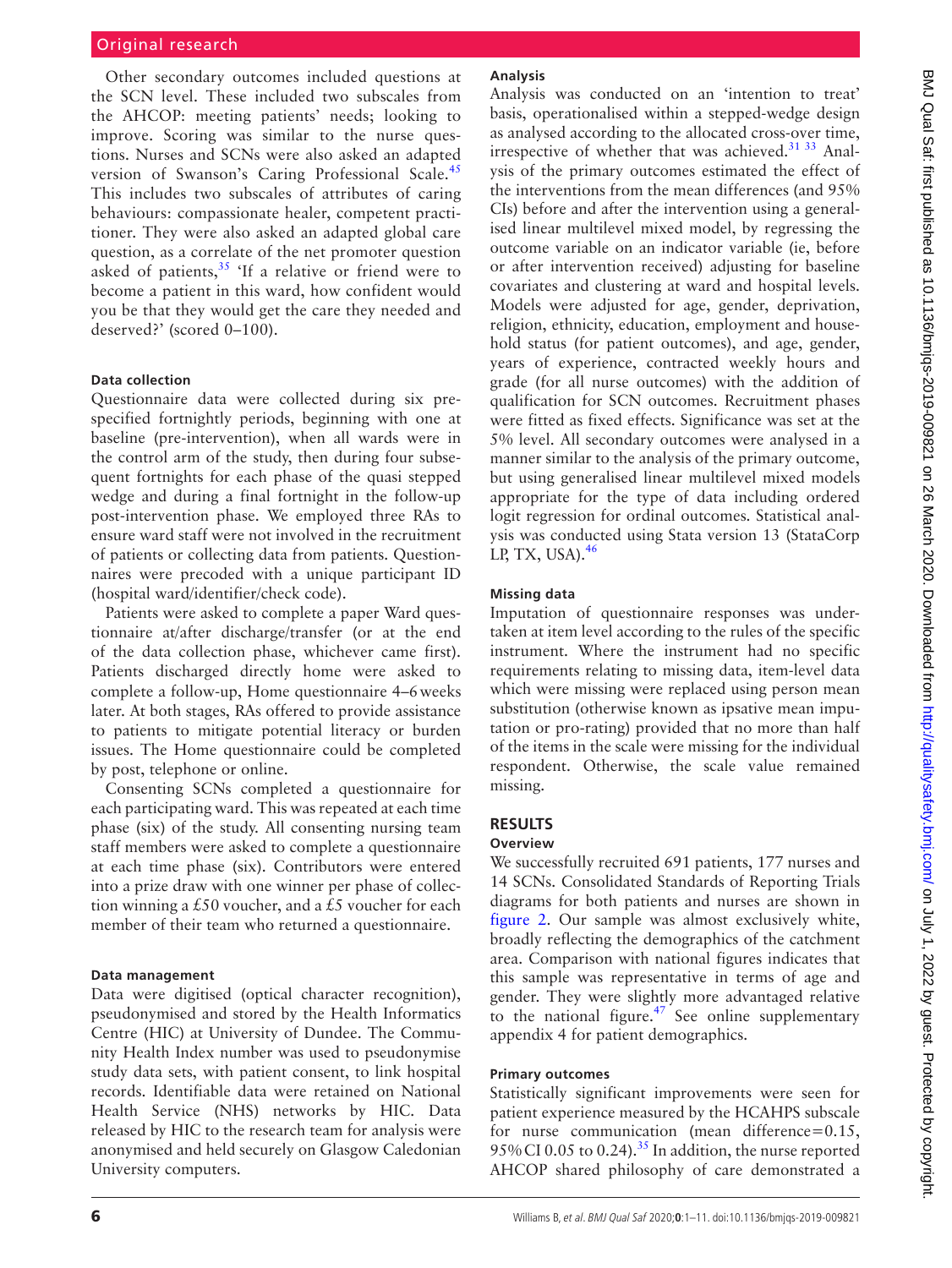

**Figure 2** Patient and nurse recruitment.

statistically significant improvement (mean difference=0.42,  $95\%$ CI 0.14 to 0.70).<sup>37</sup> No statistically significant improvement was seen for the MBI EE scores reported by nurses $39$  ([table](#page-2-0) 1).

#### **Secondary outcomes: patients**

Patients were more likely to rate the ward more highly following TPW:RTC-Plus intervention, both at discharge from the ward (Ward questionnaire mean difference; 0.46 (95% CI 0.01 to 0.92)) and at

<span id="page-6-0"></span>follow-up at home (Home questionnaire effect estimate; 0.68 (95% CI 0.49 to 1.31)).

Patient improvements in reports of HCAHPS doctor communication (effect estimate; 0.09 (95% CI 0.00 to 0.19)) and HCAHPS pain control (mean difference; 0.13 (95% CI 0.00 to 0.26)) following TPW:RTC-Plus approached statistical significance.<sup>[35](#page-10-3)</sup> No other effects were found in the remainder of the HCAHPS measures, or in EORTC, Positive and Negative Affect Schedule (PANAS) or Hospital Anxiety and Depres-sion Scale measures<sup>42 43 48</sup> [\(table](#page-3-0) 2).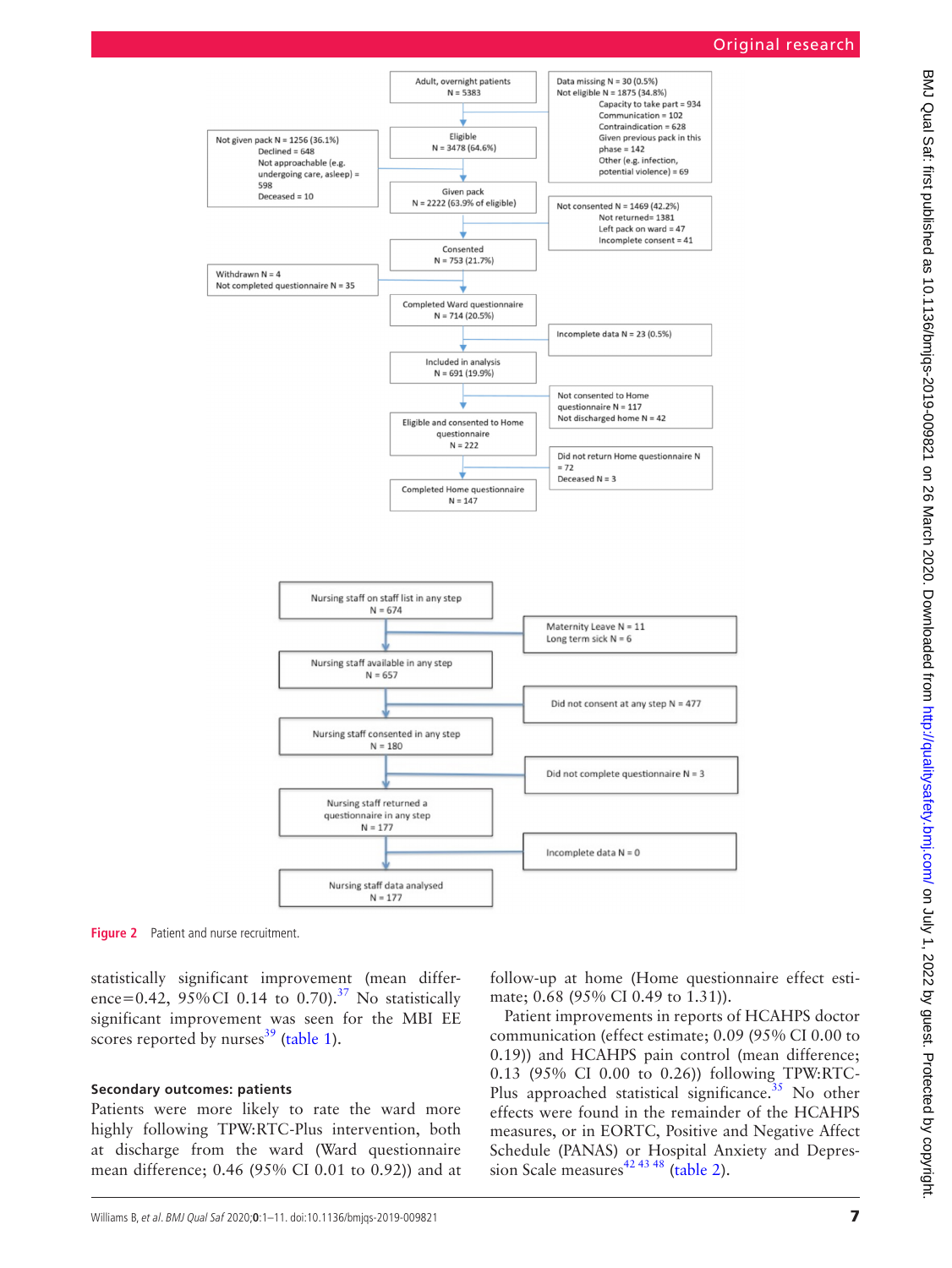A simple bivariate analysis examining the effect of the intervention on the incidence of emergency admission for the same diagnosis within 6 months of discharge found no significant difference (Pearson  $\chi^2$ =1.68; p=0.194). After multivariate analysis (random effects model) accounting for sex, age, Scottish index of multiple deprivation (SIMD), qualifications, employment and household status, there was still no significant intervention effect (adjusted OR 1.18; 95%CI 0.65 to 2.13).

## **Secondary outcomes: nurses and SCNs**

A series of statistically significant improvements in nursing team outcomes was apparent. AHCOP 'supporting each other' (mean difference=0.45, 95%CI 0.15 to 0.74), AHCOP 'feeling safe' (mean difference=0.43, 95%CI 0.05 to 0.81), AHCOP 'improving practice' (mean difference=0.37, 95%CI 0.05 to 0.69) and AHCOP 'leading by example' (mean

difference=0.33, 95%CI 0.01 to 0.66) all showed positive increases following the intervention, indicating an improvement in nursing team climate. $37$ TPW:RTC-Plus was also associated with a positive effect on Positive Affect (mean difference=2.83, 95% CI 0.66 to 5.00). $48$  TPW:RTC-Plus had significant, though modest effects on nursing team culture and nursing resilience.<sup>37</sup>

There were no significant changes in SCN reports relating to AHCOP 'meeting the needs of patients', AHCOP 'looking to improve'<sup>[37](#page-10-4)</sup> [\(table](#page-7-0) 3). SCN confidence that patients and families receive appropriate treatment was high at outset and improved marginally, but not significantly. The CIs for the effect sizes were wide, suggesting heterogeneity in intervention effect at the ward level. There was no effect of TPW:RTC-Plus on either subscale from the Caring Professional Scale.<sup>[45](#page-10-16)</sup>

<span id="page-7-0"></span>

| Table 3<br>Secondary nursing outcomes   |              |                  |                  |                                    |  |  |  |
|-----------------------------------------|--------------|------------------|------------------|------------------------------------|--|--|--|
| <b>Nursing staff outcomes</b>           |              | <b>Before</b>    | <b>After</b>     | <b>Mean difference</b><br>(95% CI) |  |  |  |
| MBI <sup>39</sup>                       |              |                  |                  |                                    |  |  |  |
| Depersonalisation                       | n, mean (SD) | 183, 8.4 (4.5)   | 154, 9.4 (5.5)   | $-0.62$ ( $-2.54$ to 1.31)         |  |  |  |
| Personal achievement                    | n, mean (SD) | 178, 33.0 (7.0)  | 155, 32.1 (7.5)  | $0.82$ (-1.65 to 3.29)             |  |  |  |
| AHCOP <sup>37</sup>                     |              |                  |                  |                                    |  |  |  |
| Nursing team climate                    |              |                  |                  |                                    |  |  |  |
| Having resources                        | n, mean (SD) | 187, 2.9 (1.0)   | 165, 3.0 (1.0)   | $0.24 (-0.10 \text{ to } 0.59)$    |  |  |  |
| Supporting each other                   | n, mean (SD) | 188, 3.3 (0.8)   | 164, 3.4 (0.9)   | 0.45 (0.15 to 0.74)                |  |  |  |
| Feeling safe                            | n, mean (SD) | 188, 3.1 (1.0)   | 165, 3.1 (1.0)   | 0.43 (0.05 to 0.81)                |  |  |  |
| Improving practice                      | n, mean (SD) | 183, 3.3 (0.9)   | 162, 3.3(0.9)    | 0.37(0.05 to 0.69)                 |  |  |  |
| Having a say                            | n, mean (SD) | 186, 3.2 (0.9)   | 165, 3.0 (1.0)   | $0.09$ (-0.25 to 0.44)             |  |  |  |
| Developing our skills                   | n, mean (SD) | 185, 2.8 (1.2)   | 162, 2.9(1.1)    | $0.09$ (-0.35 to 0.52)             |  |  |  |
| Too much to do                          | n, mean (SD) | 185, 3.3 (1.0)   | 162, 3.3(1.1)    | $0.01$ (-0.43 to 0.45)             |  |  |  |
| Multidisciplinary team working          | n, mean (SD) | 184, 3.9 (0.9)   | 164, 4.0 (0.9)   | $0.13$ (-0.17 to 0.43)             |  |  |  |
| Leading by example                      | n, mean (SD) | 185, 3.6 (1.0)   | 161, 3.6(1.1)    | 0.33 (0.01 to 0.66)                |  |  |  |
| Support from the top                    | n, mean (SD) | 183, 2.9 (0.8)   | 160, 3.0 (0.8)   | $0.19$ (-0.11 to 0.49)             |  |  |  |
| Quality of person-centred care          | n, mean (SD) | 184, 4.2 (0.7)   | 164, 4.1 (0.8)   | $0.22$ (-0.06 to 0.51)             |  |  |  |
| PANAS <sup>48</sup>                     |              |                  |                  |                                    |  |  |  |
| Positive Affect Scale                   | n, mean (SD) | 163, 37.5 (7.1)  | 149, 37.9 (7.5)  | 2.83 (0.66 to 5.00)                |  |  |  |
| <b>Negative Affect Scale</b>            | n, mean (SD) | 168, 15.8 (5.3)  | 155, 17.1 (8.0)  | $0.48$ (-1.55 to 2.50)             |  |  |  |
| Confidence in necessary treatment       | n, mean (SD) | 184, 80.5 (17.9) | 153, 77.8 (21.9) | 1.31 (-4.92 to 7.54)               |  |  |  |
| Caring Professional Scale <sup>45</sup> |              |                  |                  |                                    |  |  |  |
| Compassionate healer                    | n, mean (SD) | 180, 32.0 (5.0)  | 157, 32.1 (5.5)  | $0.21$ (-1.78 to 2.19)             |  |  |  |
| Competent practitioner                  | n, mean (SD) | 184, 28.2 (4.1)  | 159, 28.2 (4.7)  | $0.64 (-0.93 to 2.21)$             |  |  |  |
| Senior charge nurse outcomes            |              |                  |                  |                                    |  |  |  |
| AHCOP <sup>37</sup>                     |              |                  |                  |                                    |  |  |  |
| Meeting needs of patients               | n, mean (SD) | 21, 3.9(0.8)     | 14, 4.0(0.6)     | $-0.10$ ( $-0.51$ to 0.31)         |  |  |  |
| Looking to improve                      | n, mean (SD) | 21, 3.5(0.5)     | 14, 3.5(0.4)     | $0.33 (-0.09 \text{ to } 0.75)$    |  |  |  |
| Confidence in necessary treatment       | n, mean (SD) | 20, 91.7 (9.8)   | 13, 92.9 (7.1)   | 4.33 (-2.31 to 10.98)              |  |  |  |
| Caring Professional Scale <sup>45</sup> |              |                  |                  |                                    |  |  |  |
| Compassionate healer                    | n, mean (SD) | 28, 33.7 (4.0)   | 29, 34.1 (3.7)   | $0.94 (-1.05$ to 2.93)             |  |  |  |
| Competent practitioner                  | n, mean (SD) | 28, 29.0 (2.8)   | 29, 29.4 (3.2)   | $(-0.68 \text{ to } 2.53)$         |  |  |  |

Results in bold indicate statistically significant improvements.

AHCOP, Acute Hospital Care for Older People; MBI, Maslach Burnout Inventory; PANAS, Positive and Negative Affect Schedule.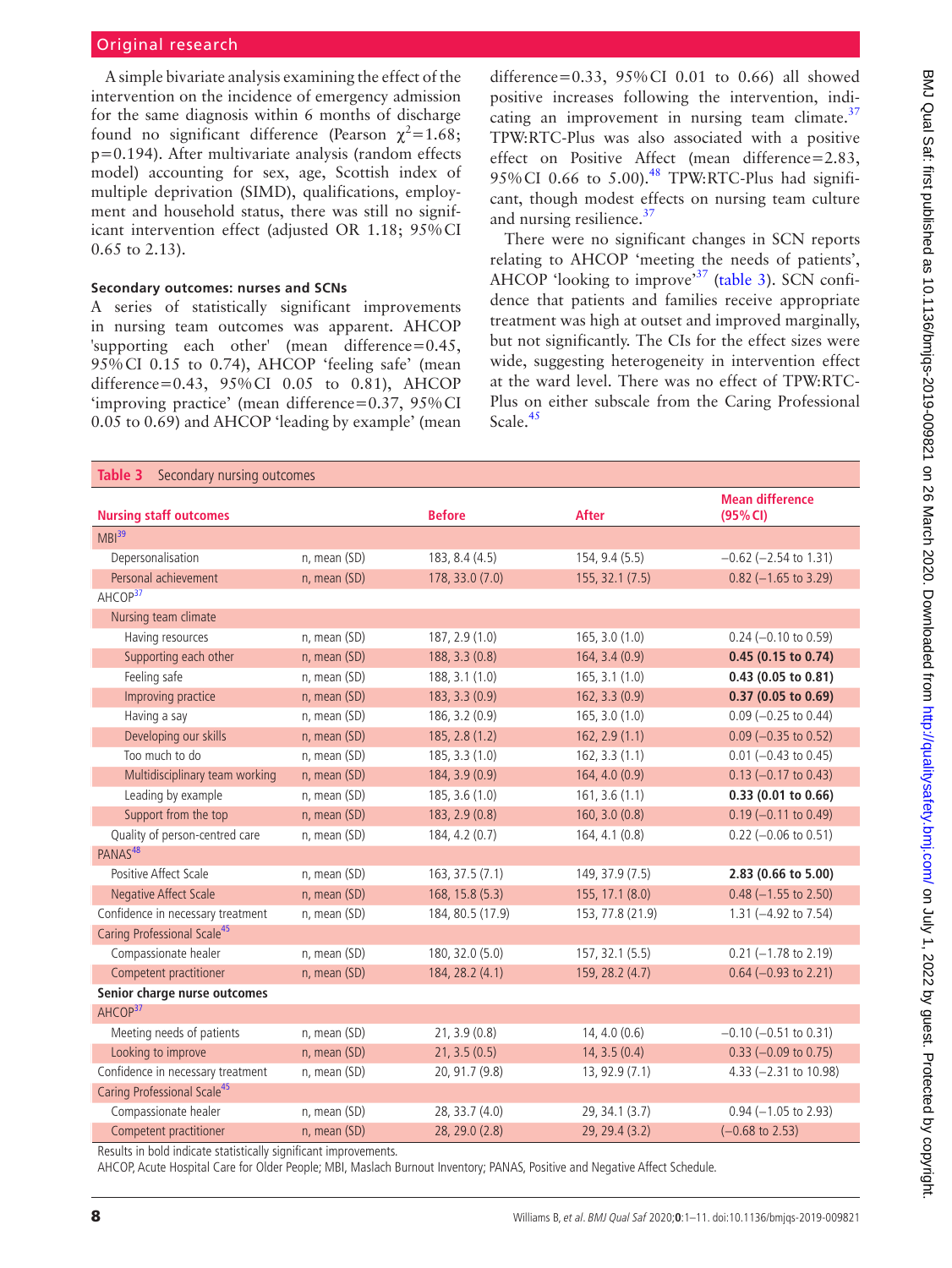TPW:RTC-Plus was successful in improving dimensions of patient and nurse experience and evaluations of the quality of care received. We found statistically significant improvements in two out of three primary outcomes: patients' experiences of nurse communication and nurses' shared philosophy of care. A lack of evidence of improvement in nurse-reported emotional exhaustion should be further explored, but is consistent with a lack of change in reported Negative Affect (PANAS); the ToC should be revisited. There were also significant improvements in secondary outcomes: patients' overall rating of ward quality; nurses' positive affect and team climate.

#### **Strengths and limitations**

Addressing criticism of other studies we employed an experimental design, with comparator wards located within the same health board, enabling wider hospital factors that may have contributed to changes to be accounted for. Validated tools were used to test the underlying theory embedded within the intervention. We included a key intended outcome, patient experience.<sup>40</sup> Patients were blind to the intervention being delivered and provided outcome data at both discharge and follow-up.

We acknowledge the relatively moderate rate of patient recruitment and our inability to blind staff to the intervention, which may produce a Hawthorne effect.<sup>49</sup> Additionally, our inability to randomise wards to particular steps means secular trends may have contributed to an effect.<sup>50</sup> However, we can confidently attribute outcomes to the intervention as a parallel stepped-wedge trial (reported elsewhere) for a different intervention, in the same locality, found no significant change.

It can be said that if time is released for direct care, the explicit outcome for TPW:RTC, it would be methodologically challenging to attribute how any time released was spent. For example, time released (at our point of measurement) may have partially been allocated to further improvement.

#### **Comparison with previous literature**

Other studies have suggested that TPW:RTC increased direct care time with patients, $22-24$ ; however, we believe ours to be the first to show an impact on patient experience itself within a robust design. Furthermore, other elements were approaching statistical significance (eg, doctor communication, physical environment, communication about medicines and discharge). Significant complaints and determinants of patient dissatisfaction relate to poor communication and interpersonal skills,  $51 \times 52$  suggesting communication is central to improving patient ratings of quality of care. Our findings indicate that TPW:RTC-Plus has potential to reduce the growing complaint figures within the NHS. $53$  Evaluating complaints as part of

this study was not possible due to lack of ward-level attribution. The question as to whether the TPW:RTC can improve wider elements of patient experience or clinical outcomes remains unclear.

Our finding of a change in primary outcome: shared philosophy of care, and secondary outcomes: supporting each other; feeling safe; improving practice and staff positive aspect may overlap White and Waldron's<sup>[54](#page-10-23)</sup> review of 96 papers examining TPW: RTC. These suggestd potential impacts in nine areas: empowerment, leadership, engagement, stress and resilience, teamwork, morale, role enhancement, sociocultural impact and staff satisfaction.<sup>[54](#page-10-23)</sup> This may go some way to explaining findings elsewhere that TPW:RTC has the capacity to improve 'work engagement',[37 55](#page-10-4) defined as 'a positive fulfilling work related state of mind characterised by vigour, dedication and absorption'[.56](#page-10-24)

# **Implications for practice and future research**

Providing robust evidence for the impact of complex quality initiatives being delivered in complex, everchanging settings is not straightforward. Our evaluation focused on an augmented version of TPW:RTC and we cannot disentangle the impact of the additional element (the Plus) or how the time released is used to benefit patients. The intervention was nonetheless designed on evidence supporting practice development methodology, which empowers staff transformation care quality. We would suggest incorporating it within wider roll-outs.

Future research could focus on four key areas: improvements to TPW:RTC-Plus, effective implementation, sustainability and understanding which caring behaviours are impacting on patient experience. While TPW:RTC-Plus appears to produce a number of welcome impacts, the mechanism(s) by which these are achieved are not clear. Finally, the 'Theseus Paradox' applies to this context. A single implementation of TPW:RTC-Plus on a ward is unlikely to produce sustainable change. There is a question as to whether an object that has had all of its components replaced over time retains its original characteristics or essentially becomes a new object; this may apply to healthcare interventions that shift over time. $57$  In this case, wards with frequent staff turnover may essentially become a different ward over time. Future work could develop indicators to suggest further 'top-ups' where appropriate.

# **Author affiliations**

<sup>1</sup>School of Health and Social Care, Edinburgh Napier University, Edinburgh, UK <sup>2</sup> Faculty of Health Sciences and Sport, University of Stirling, Stirling, UK <sup>3</sup> Division of Nursing, Queen Margaret University Edinburgh, Musselburgh, UK 4 Nursing, Midwifery and Allied Health Professions Research Unit, University of Stirling, Stirling, UK

5 Nursing, Midwifery and Allied Health Professions Research Unit, Glasgow Caledonian University, Glasgow, UK

<sup>6</sup>School of Nursing and Health Sciences, University of Dundee, Dundee, UK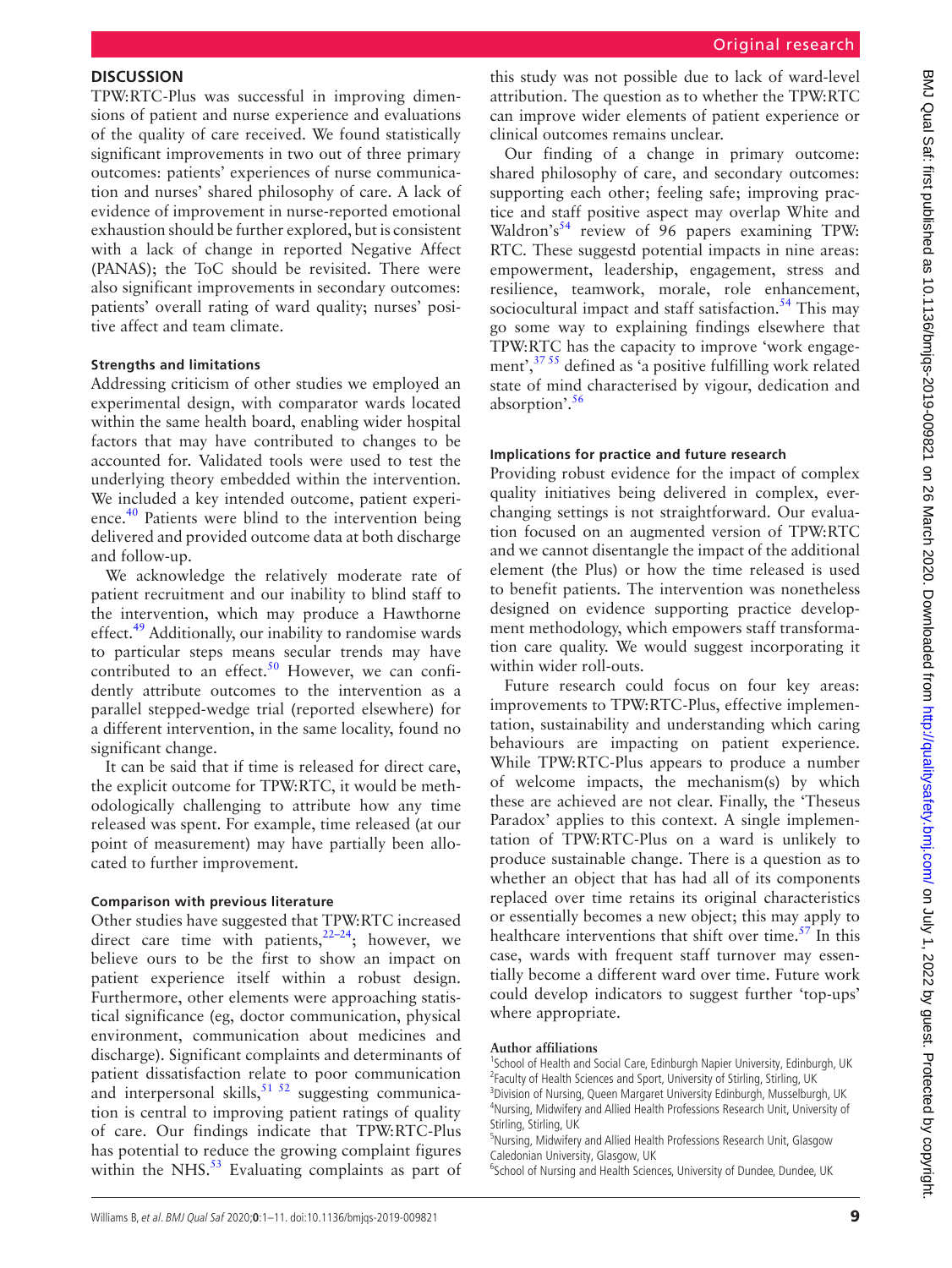**Acknowledgements** The authors thank NHS Tayside for their support for this study and the staff for their time and participation.

**Contributors** BW led the design and directed the study, developed the Theory of Change logic model and contributed to analysis and interpretation of data. CH contributed to the design of the study, managed study implementation and acquisition of data and contributed to interpretation of data. AE contributed to the study design, and led the statistical analysis and interpretation of data. DB, EASD, MCJ, MM, JER, JC and HS contributed expertise to the study design, data analysis and interpretation. All authors contributed to drafting and revising the article, and final approval of the version for submission.

**Funding** This article reports independent research funded by the Chief Nurses Directorate, Scottish Government.

**Disclaimer** The views are those of the authors and not necessarily those of the Scottish Government.

**Competing interests** None declared.

**Patient consent for publication** Not required.

**Ethics approval** Ethical approval was provided by the East of Scotland Research Ethics Committee (IRAS ID 112898 REC reference 12/ES/0091).

**Provenance and peer review** Not commissioned; externally peer reviewed.

**Data availability statement** Data are available upon reasonable request. All data relevant to the study are included in the article or uploaded as supplementary information. Anonymised data are held securely on University of Dundee computers (Dundee Epidemiology and Biostatistics Unit, DEBU). Data are available upon request but must comply with information governance requirements.

**Open access** This is an open access article distributed in accordance with the Creative Commons Attribution Non Commercial (CC BY-NC 4.0) license, which permits others to distribute, remix, adapt, build upon this work noncommercially, and license their derivative works on different terms, provided the original work is properly cited, appropriate credit is given, any changes made indicated, and the use is noncommercial. See: [http://creativecommons.org/licenses/by-nc/4.](http://creativecommons.org/licenses/by-nc/4.0/)  $0/$ .

#### **ORCID iDs**

Andrew Elders<http://orcid.org/0000-0003-4172-4702> Heather Strachan<http://orcid.org/0000-0003-2232-5634>

## **References**

- <span id="page-9-0"></span>1 Donabedian A. Evaluating the quality of medical care. 1966. *[Milbank Q](http://dx.doi.org/10.1111/j.1468-0009.2005.00397.x)* 2005;83:691–729.
- 2 Campbell SM, Roland MO, Buetow SA. Defining quality of care. *[Soc Sci Med](http://dx.doi.org/10.1016/S0277-9536(00)00057-5)* 2000;51:1611–25.
- <span id="page-9-1"></span>3 Institute of Medicine Committee on Quality of Health Care in A. *Crossing the quality chasm: a new health system for the 21st century. crossing the quality chasm: a new health system for the 21st century*. Washington (DC: National Academies Press (US), 2001.
- <span id="page-9-2"></span>4 Pannick S, Beveridge I, Wachter RM, *et al*. Improving the quality and safety of care on the medical ward: a review and synthesis of the evidence base. *[Eur J Intern Med](http://dx.doi.org/10.1016/j.ejim.2014.10.013)* 2014;25:874–87.
- <span id="page-9-3"></span>5 Pannick S, Wachter RM, Vincent C, *et al*. Rethinking medical ward quality. *[BMJ](http://dx.doi.org/10.1136/bmj.i5417)* 2016;355:i5417–i.
- <span id="page-9-4"></span>6 Wells M, Williams B, Treweek S, *et al*. Intervention description is not enough: evidence from an in-depth multiple case study on the untold role and impact of context in randomised controlled trials of seven complex interventions. *[Trials](http://dx.doi.org/10.1186/1745-6215-13-95)* 2012;13:95.
- <span id="page-9-5"></span>7 Bugge C, Williams B, Hagen S, *et al*. A process for decisionmaking after pilot and feasibility trials (ADEPT): development following a feasibility study of a complex intervention for pelvic organ prolapse. *[Trials](http://dx.doi.org/10.1186/1745-6215-14-353)* 2013;14:353.
- <span id="page-9-6"></span>8 NHS Institute for Innovation and Improvement. The productive series: NHS UK; 2017, 2017. Available: [https://](https://www.england.nhs.uk/improvement-hub/publication/the-productive-series/) [www.england.nhs.uk/improvement-hub/publication/the](https://www.england.nhs.uk/improvement-hub/publication/the-productive-series/)[productive-series/](https://www.england.nhs.uk/improvement-hub/publication/the-productive-series/)
- <span id="page-9-7"></span>9 Blakemore S. How productive wards can improve patient care. *[Nurs Manag](http://dx.doi.org/10.7748/nm2009.09.16.5.14.c7217)* 2009;16:14–18.
- 10 Avis K. *Releasing time to Care© in Saskatchewan: promising signs for engaging clinicians (summary report)*. Canada: Saskatoon: Health Quality Council, 2009.
- 11 Bloodworth K, Ward P. Productive ward. 1: implementing the initiative across a large university teaching hospital. *[Nurs Times](http://www.ncbi.nlm.nih.gov/pubmed/19601437)* 2009;105:22–5.
- <span id="page-9-8"></span>12 Davis J, Adams J. The 'Releasing Time to Care--the Productive Ward' programme: participants' perspectives. *[J Nurs Manag](http://dx.doi.org/10.1111/j.1365-2834.2011.01266.x)* 2012;20:354–60.
- 13 Hamilton J, Verrall T, Maben J, *et al*. One size does not fit all: a qualitative content analysis of the importance of existing quality improvement capacity in the implementation of releasing time to care: the productive Ward™ in Saskatchewan, Canada. *[BMC Health Serv Res](http://dx.doi.org/10.1186/s12913-014-0642-x)* 2014;14:642.
- 14 Morrow E, Robert G, Maben J. Exploring the nature and impact of leadership on the local implementation of the productive ward releasing time to care. *[J Health Organ Manag](http://dx.doi.org/10.1108/JHOM-01-2013-0001)* 2014;28:154–76.
- 15 Morrow E, Robert G, Maben J, *et al*. Implementing largescale quality improvement: lessons from the productive ward: releasing time to care. *[Int J Health Care Qual Assur](http://dx.doi.org/10.1108/09526861211221464)* 2012;25:237–53.
- 16 Smith J, Rudd C. Implementing the productive ward management programme. *[Nurs Stand](http://dx.doi.org/10.7748/ns.24.31.45.s45)* 2010;24:45–8.
- <span id="page-9-9"></span>17 Wright S, McSherry W. Evaluating the productive ward at an acute NHS trust: experiences and implications of releasing time to care. *[J Clin Nurs](http://dx.doi.org/10.1111/jocn.12435)* 2014;23:1866–76.
- 18 Wright S, McSherry W. A systematic literature review of releasing time to care: the productive ward. *[J Clin Nurs](http://dx.doi.org/10.1111/jocn.12074)* 2013;22:1361–71.
- 19 Lennard C. Productive ward initiative promotes better communication between mental health teams and ensures timely discharge for patients. *[J Psychiatr Ment Health Nurs](http://dx.doi.org/10.1111/jpm.12020)* 2014;21:93–6.
- 20 Gribben BMT, Slater P. Productive Ward- Releasing Time to Care. Evaluation Report November 2008 to March 2009. Belfast Health & Social Care Trust 2009.
- 21 Brunoro‐Kadash C, Kadash N. Time to care: a patient‐ centered quality improvement strategy. *[Leadersh Health Serv](http://dx.doi.org/10.1108/LHS-02-2013-0011)* 2013;26:220–31.
- <span id="page-9-10"></span>22 Gribben B, McCance T, Slater P. Productive Ward- Releasing Time to Care. Evaluation Report November 2008 to March 2009. Belfast: Belfast Health & Social Care Trust. Belfast Health & Social Care Trust 2009.
- 23 Cook F, Main J. *Releasing time to care: making our priorities possible*. Edinburgh.: Healthcare Improvement Scotland & NHS Education for Scotland, 2013.
- 24 Foster S, Gordon P, McSherry W. Rolling out productive ward Foundation modules across a hospital trust. *Nurs Times* 2009;105:28–30.
- <span id="page-9-11"></span>25 White M. How effective is productive ward? *Nursing Times* 2015;111:22–5.